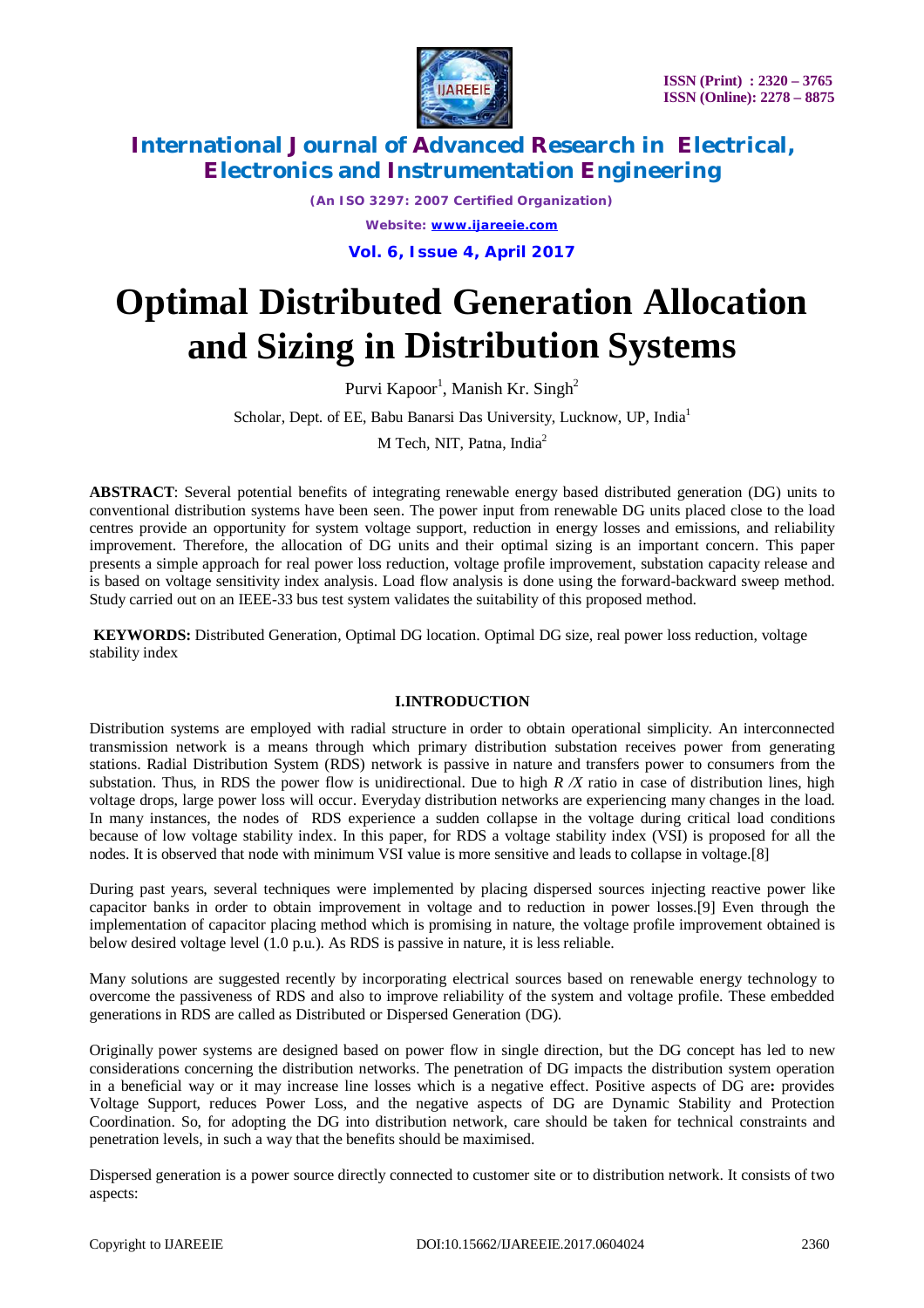

*(An ISO 3297: 2007 Certified Organization)*

*Website: [www.ijareeie.com](http://www.ijareeie.com)*

### **Vol. 6, Issue 4, April 2017**

1. DG located on customer side or directly to distribution system

2. Demand-side resources, such as load management systems and energy efficiency options.

Interesting aspect of DG resources is, it acts as a means for customer demand and also generate the power on the customer side. Now-a-days distributed capacity includes all impacts of DG and distributed resources and reserve capacity for minimizing requirements for over dimensioning of distribution/ transmission system.

Many approaches are proposed for placing and sizing of Dispersed Generators. In this paper, an easy technique for reducing the real power loss, improving the voltage profile is presented. Power flow analysis is done by using forwardbackward sweep technique. In RDS, the optimal locations for placing the DG units are identified by VSI technique. The optimal sizing of the DG units is computed by using analytical algorithm.

Lot of study is carried out in this area. Dugan, R.C. and McDermott, T.E. [1] defined the DG system as follows. Dispersed Generators that are inter-connected to utility distribution systems will be smaller than 10MW. Generally larger units are directly connected to transmission facilities. The DG units installed in general will not be more than 1 or 2 MW and they are majorly installed by utility. This technique of generating power is called as "Dispersed Generation (DG)".

The main use of a load flow analysis is to get network operational conditions like phasor voltages of every bus, reactive and real power flows by considering known network topology. Several efficient algorithms have been developed for solving power flow problem of a transmission network.However, these algorithms may not maintain their efficiency and reliability when applied to a low voltage distribution network. Augusto Cesar dos Santos and Marcelo Nanni presented Forward and Backward Sweep (FBS) methods for the power flow analysis because of its ease of implementation and robustness. They consider unique feature distribution network (radial structure) [2]. Using them, load flow solution can be attained without solving the equations.

Because of increase in load demand the distribution system is facing problems. They are experiencing many changes from a low level to high level of load. M. Chakravorty, D.Das [3] proposed a voltage stability index technique for radial distribution systems. Voltage stability index represents a numerical solution to identify the sensitive node of the system. It also helps to check the system to prevent from voltage collapse by initiating automatic remedial actions. Main aim of VSI is to find the distance between the current working point and stable point. Voltage collapse generally starts at most sensitive node in the system and then passes to all other nodes which are sensitive.

Kyu-Ho Kim, Yu-Jeong Lee [4] presented a Fuzzy-GA technique to solve DG placing for RDS. Its objective is to reduce the costs of power loss of RDS. Original objective function and constraints are transformed into the unconstrained multi-objective function using fuzzy logic.

An analytical method for calculating optimal size of DG and an efficient methodology for identifying optimum location for DG was proposed by Caisheng Wang [5] in order to reduce the losses. For three distributed networks the proposed technique is applied and tested with different sizes and complexities. Obtained results are compared with exhaustive power flow techniques.

Optimal Dispersed Generation unit placing by using fuzzy logic was discussed by A. Lakshmi Devi in paper [6]. The analytical method of finding optimal size of DG is computed. Node for placing DG is identified by using approximate reasoning technique. Power loss indices and voltages of RDS nodes are designed by using fuzzy membership function values and the DG is placed at the node with high suitability index.

## **II.LOAD FLOW ANALYSIS**

Due to special features of distribution systems such as Radial structure, high ratio of R/X and wide-ranging reactance and resistance values. Newton Raphson (NR) and Gauss Seidel (GS) techniques may become ineffective. In particular, in standard fast-decoupled NR method, the assumptions that are used for the simplifications are not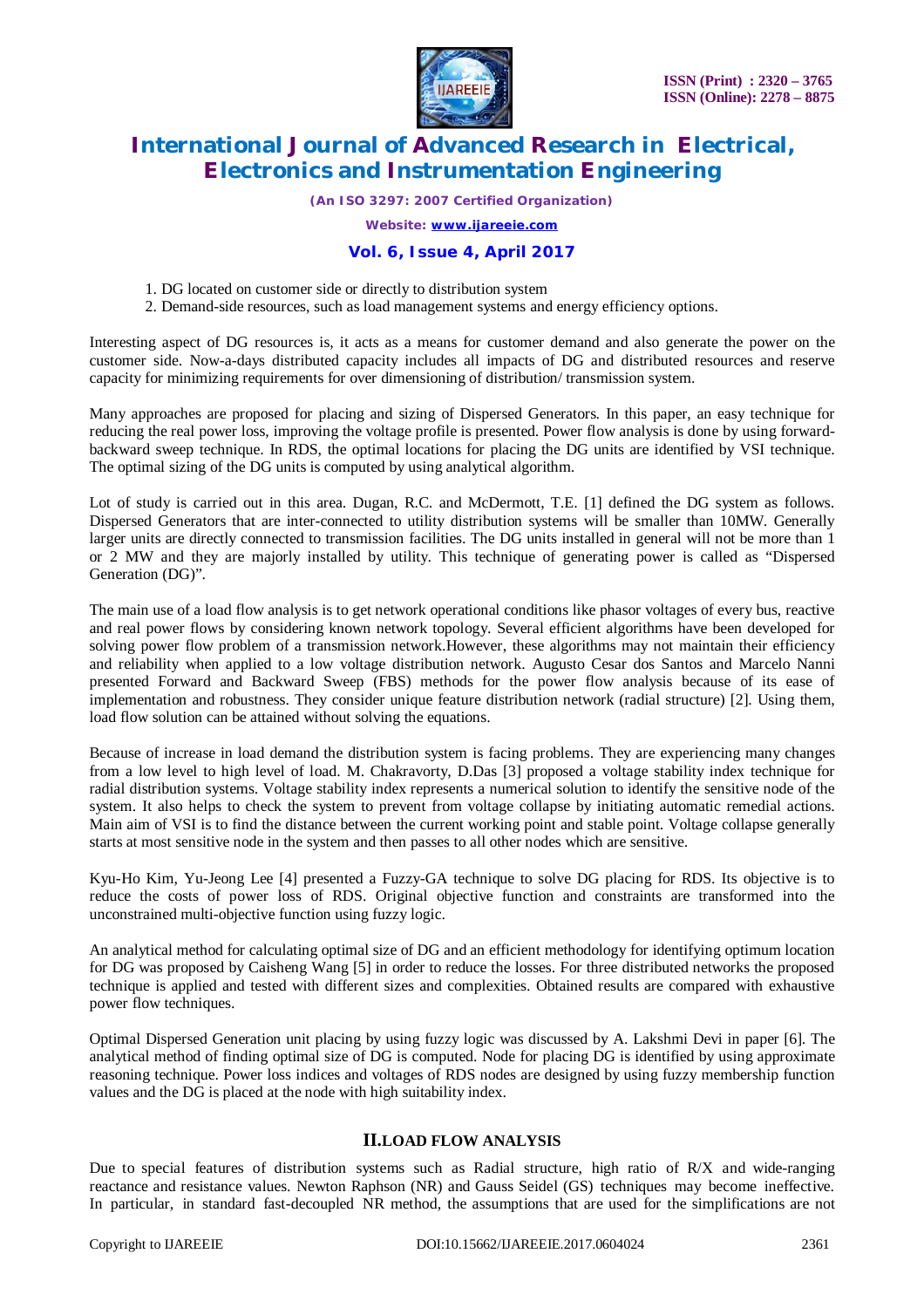

*(An ISO 3297: 2007 Certified Organization)*

*Website: [www.ijareeie.com](http://www.ijareeie.com)*

### **Vol. 6, Issue 4, April 2017**

valid in RDS. This makes the transmission systems power flow computation different from distribution systems. Hence, for distribution networks, an efficient power flow algorithm is desired.

In order to carry out the unbalanced and balanced RDS analysis various methods are proposed. Basically they are divided into two types. The first type includes modification of traditional techniques such as GS and NR. Second type is based on forward and backward sweep process using Kirchhoff's laws. For distribution networks power flow analysis, backward and forward sweep based techniques gained more popularity because of its high computational efficiency, low memory requirements and strong convergence characteristic. In this, load flow study is carried by using backward and forward sweep method.

In this algorithm, bus-branch oriented data is the only input. Solving the power flow for RDS directly and developing the formulation that includes advantages of topological characteristics of the distribution networks are the main goals of this chapter. It means in the new method, forward/backward substitute of Jacobian matrix and timeconsuming LU decomposition are not performed as in the traditional NR and GS methods. In this new method, to get the load flow solution, **BIBC**, bus-injection to branch-current matrix and simple matrix operations are performed. Compared to all conventional methods, this method is very efficient and robust. The results explain the validity and feasibility of the proposed method.

### **A. MATHEMATICAL MODEL FOR RADIAL DISTRIBUTION SYSTEMS**

Assuming a three phase RDS is balanced and can be represented by a single line diagram. A simple radial distribution system with source at one end and loads at the different nodes is shown in the Fig. 1.



**Fig. 1. Simple Distribution System**

This method carries out the load flow analysis for Radial Distribution System under balanced operating condition employing constant power load model. This method has three important steps, listed below:

- Equivalent current injection
- Formulation of BIBC matrix
- Formulation of BCBV matrix

### **Equivalent current injection**

This method based on the current injection. At bus i, the complex power Si is specified and the corresponding equivalent current injection at the k-th iteration of the solution is computed as

$$
Si = (Pi + jQi) \qquad i=1, 2---N \tag{2.1}
$$

$$
I_i^k = I_i^r(V_i^k) + j(I_i^i)(V_i^k) = ((Pi + jQ_i)^r(V_i^k))^*
$$
\n(2.2)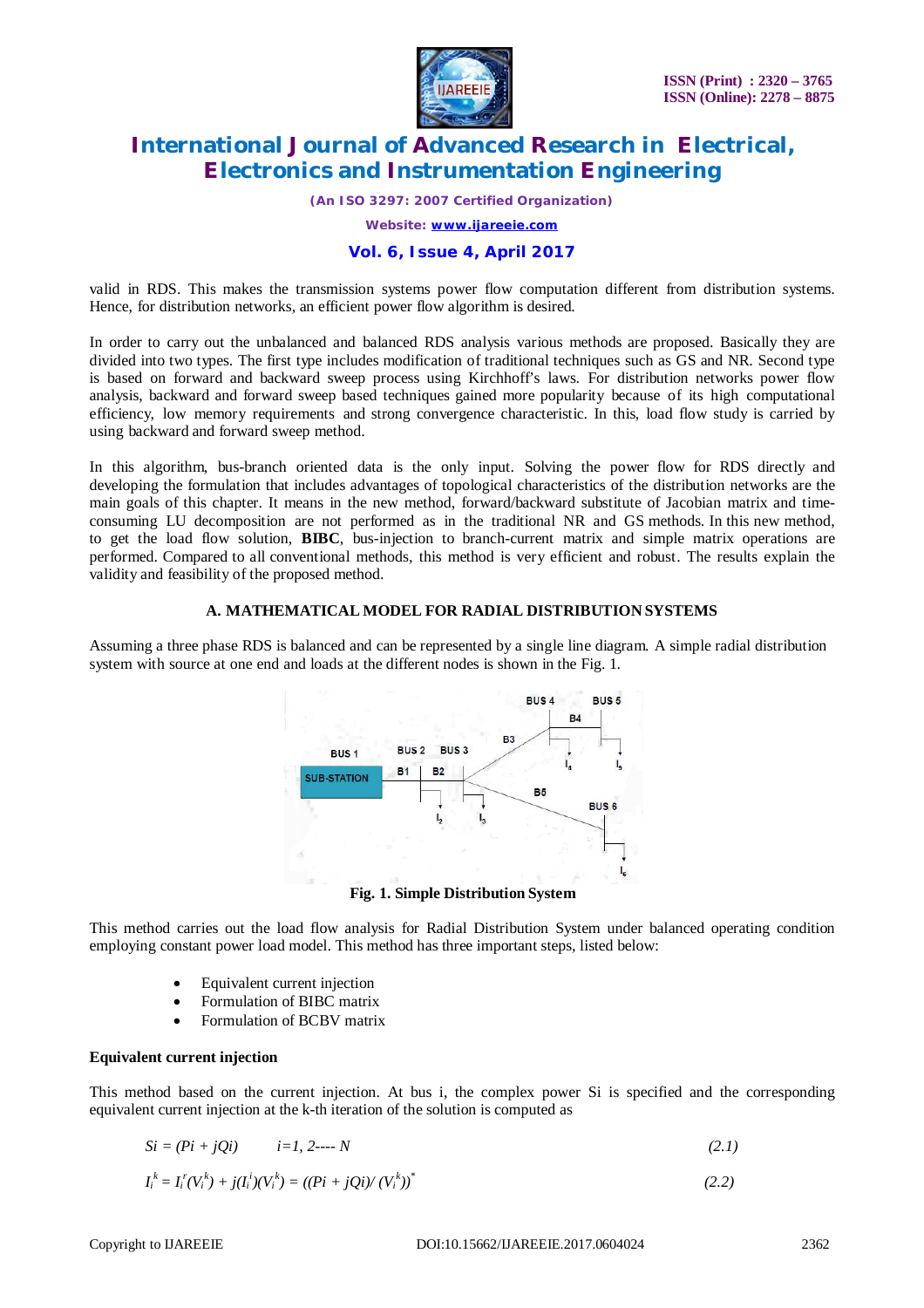

*(An ISO 3297: 2007 Certified Organization)*

*Website: [www.ijareeie.com](http://www.ijareeie.com)*

### **Vol. 6, Issue 4, April 2017**

Where,

Si is the complex power at i-th bus

Pi is the real power at i-th bus

Qi is the reactive power at i-th bus

 $V_i^k$  is the bus voltage at the k-th iteration for i-th bus

 $I_i^{k}$  equivalent current injection at the k-th iteration for i-th bus

 $I_i^r$  and  $I_i^i$  are the real and imaginary parts of the equivalent current injection at the k-th iteration for i-th bus

### **Formulation of BIBC matrix**

The sample Radial Distribution System (RDS) shown in Fig. 1. will be used as an example. The power injections can be converted into the equivalent current injections using Equation (2.2). And a set of equations can be written by applying Kirchhoff's Current Law (KCL) to the distribution network. Then, the branch currents can be formulated as a function of the equivalent current injections. For example, the branch currents

*B*5, *B*3 and *B*1 can be expressed as,

| $B5 = I_6$                 |       |
|----------------------------|-------|
| $B3 = I_4 + I_5$           |       |
| $B1 = I_2+I_3+I_4+I_5+I_6$ | (2.3) |

Furthermore, the Bus-Injection to Branch-Current (*BIBC*) can be obtained as,

| $B_1$          |   | 1 <sub>1</sub>                         | -1                   | 12             |
|----------------|---|----------------------------------------|----------------------|----------------|
| B <sub>2</sub> |   | 0 <sub>1</sub><br>$\blacktriangleleft$ | $\blacktriangleleft$ | I <sub>3</sub> |
| $B_3$          | ÷ | $0 \t 0 \t 1$                          | 1 <sub>0</sub>       | $I_4$          |
| $B_4$          |   | $0\quad 0\quad 0$                      | 1 <sub>0</sub>       | I <sub>5</sub> |
| B <sub>5</sub> |   | $0\quad 0\quad 0$                      | $\bf{0}$<br>1        | 1 <sub>6</sub> |

Observing eq. (2.3), an algorithm for BIBC matrix can be designed as:

- 1) For RDS with *n*-buses and *m*-branches, the dimension of BIBC matrix is *m* x *(n-1).*
- 2) If a branch  $(B_k)$  is located between *i* bus and *j* bus, copy the column of *i*-th bus to the column of the *j*-th bus and mark +1 in position of kth row and jth column.
- 3) Until all branch sections are included in the **BIBC** repeat step2.

The BCBV (Bus Current to Bus Voltage) matrix is responsible for the relations between the branch currents and bus voltages. The corresponding variation of the bus voltages, which is generated by the variation of the branch currents, can be found directly by using the BCBV

$$
V_2 = V_1 - B_1 Z_{12}
$$
  
\n
$$
V_3 = V_2 - B_2 Z_{23}
$$
\n(2.4)  
\n(2.5)

$$
V_4 = V_3 - B_3 Z_{34} \tag{2.6}
$$

By using Equation (2.4) and Equation (2.5), the voltage of Bus 4 can be rewritten as,

$$
V_4 = V_1 - B_1 Z_{12} - B_2 Z_{23} - B_3 Z_{34}
$$
 (2.7)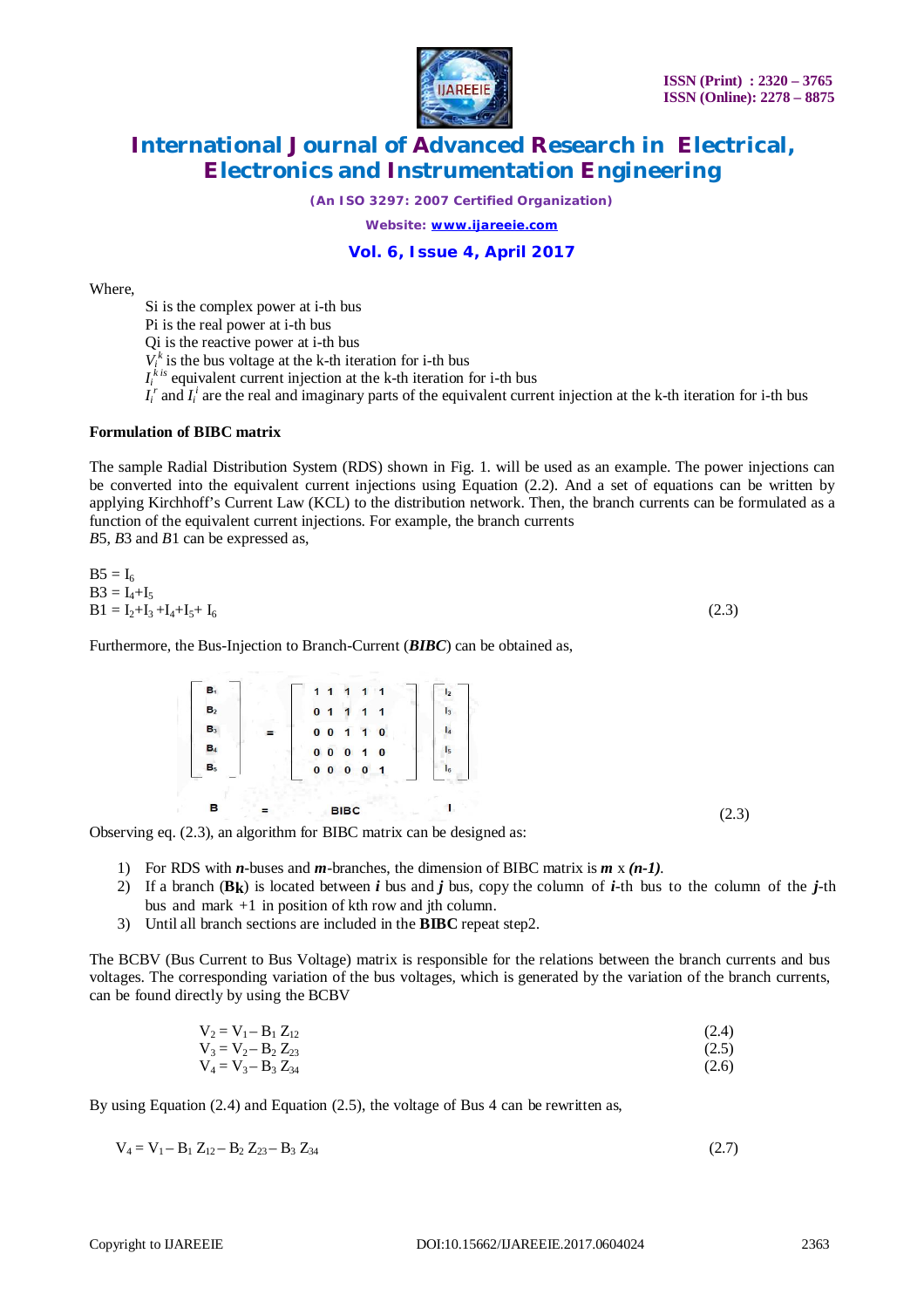

*(An ISO 3297: 2007 Certified Organization)*

*Website: [www.ijareeie.com](http://www.ijareeie.com)*

### **Vol. 6, Issue 4, April 2017**

From Equation (2.7), it can be seen that the bus voltage can be expressed as a function of the branch currents, line parameters and substation voltage. Similar procedures can be utilized for other buses, and the Branch-Current to Bus Voltage (*BCBV*) matrix can be derived as,



- 1. Create a null matrix of dimension (n-1) \* m
	- i. m =number of branches
	- ii.  $n =$  number of buses

2. If a line section  $(B_k)$  is located between Bus *i* and Bus *j*, copy the row of the *i*-th bus of the *BCBV* matrix to the row of the *j*-th bus and fill the line impedance  $(Z_{ij})$  in the position of the *j*-th bus row and the k-th column.

3. Repeat Procedure (2) until all the line sections are included in the *BCBV* matrix

Rewriting Equation (2.7) in the general form, we have

$$
\Delta V = [BCBV][B] \tag{2.8}
$$

### **Algorithm for distribution system load flow**

- 1. Input data.
- 2. Form the *BIBC* matrix.
- 3. Form the *BCBV* matrix.
- 4. Form the *DLF* matrix.
- 5. Iteration  $k = 0$ .
- 6. Iteration  $k = k + 1$ .
- 7. Solve the equations iteratively and update voltages

$$
I_i^{\,k} = \left(P_i{+}Q_i\ \right)/{V_i}^*
$$

$$
[\blacktriangle V^{k+1}] = [DLF] [I^k]
$$

If  $I_i^{k+1} - I_i^k$  >tolerance, go to step(6) else print result.

### **III. VOLTAGE STABILITY INDEX**

Voltage stability index represents a numerical solution to identify the sensitive node of the system. It also helps the operator to check the system to prevent from voltage collapse by initiating automatic remedial actions. Main aim of VSI is to find the distance between the current working point and stable point. Voltage collapse generally starts at most sensitive node in the system and then passes to all other nodes which are sensitive. The node with most sensitivity to voltage collapse exhibits any one of the below features:

- 1) Highest critical point
- 2) Low margin of reactive power.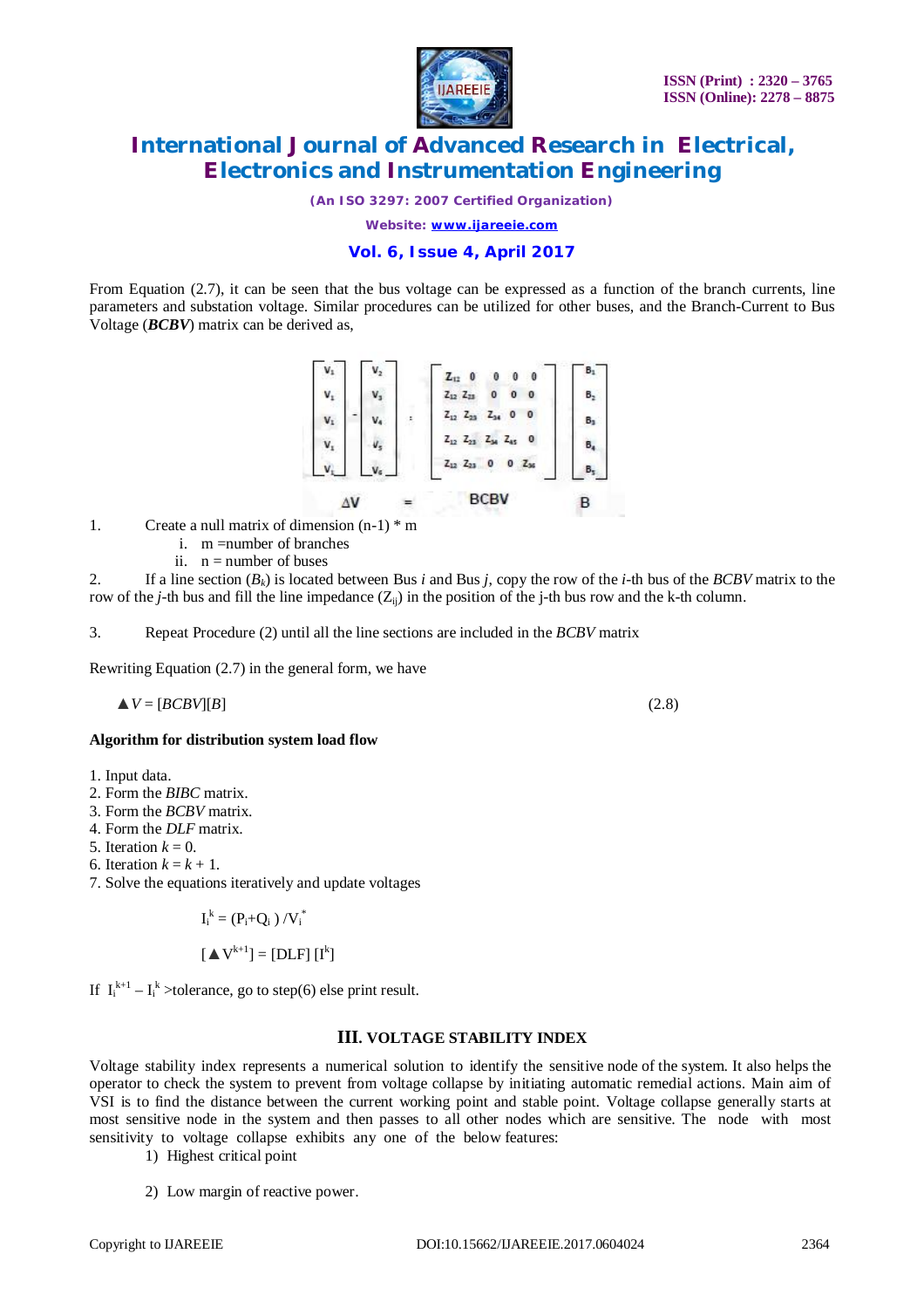

*(An ISO 3297: 2007 Certified Organization) Website: [www.ijareeie.com](http://www.ijareeie.com)*

**Vol. 6, Issue 4, April 2017**

3) More deficiency of reactive power.

# **A.MATHEMATICAL FORMULATION**





From figure:

| $I(kk)=\frac{ V(n1)\delta(n1) - V(n2)\delta(n2) }{(1!) \cdot (1!)}$<br>$r(kk)+x(kk)$ | (3.1) |
|--------------------------------------------------------------------------------------|-------|
|                                                                                      |       |

$$
P(n2) - jQ(n2) = V*(n2) x I(kk)
$$
\n(3.2)

From equations 3.1 and 3.2 we get

 $|V(n1)\delta(n1)| - |V(n2)\delta(n2)|$  $\frac{|\mathbf{n}1| - |\mathbf{V}(\mathbf{n}2)\delta(\mathbf{n}2)|}{\mathbf{r}(\mathbf{k}) + \mathbf{x}(\mathbf{k})} = \frac{\mathbf{P}(\mathbf{n}2) - \mathbf{j}\mathbf{Q}(\mathbf{n}2)}{\mathbf{V}*(\mathbf{n}2)}$ V∗(n2)  $(3.3)$ 

By solving and simplifying equation 3.3 we get

 $|V(n1)|^4 - 4\{P(n2)r(kk) + Q(n2)x(kk)\}^2 - 4\{P(n2)r(kk) + Q(n2)x(kk)\} > = 0$ 

Let,

$$
SI(n2) = |V(n1)|^4 - 4\{P(n2)r(kk) + Q(n2)x(kk)\}^2 - 4\{P(n2)r(kk) + Q(n2)x(kk)\} > = 0
$$
\n(3.4)

where

 $S1(n2) = Voltage Stability Index of Node n2.$  (n2=2,3,4...,NB)

For stable operation of the RDS,

 $SI(n2)>=0$  for  $n2=2,3,...NB$ 

By using VSI, stability level of radial distribution networks can be measured and an suitable action can be taken if VSI represents a poor stability level. All nodal voltages and branch currents will be obtained after the load flow study, and hence  $P(n2)$  and  $Q(n2)$  can be calculated easily. Thus one can calculate the voltage stability index easily at each node. Node with minimum VSI value is more sensitive to collapse in voltage. The effectiveness of this technique has been explained using 33node RDS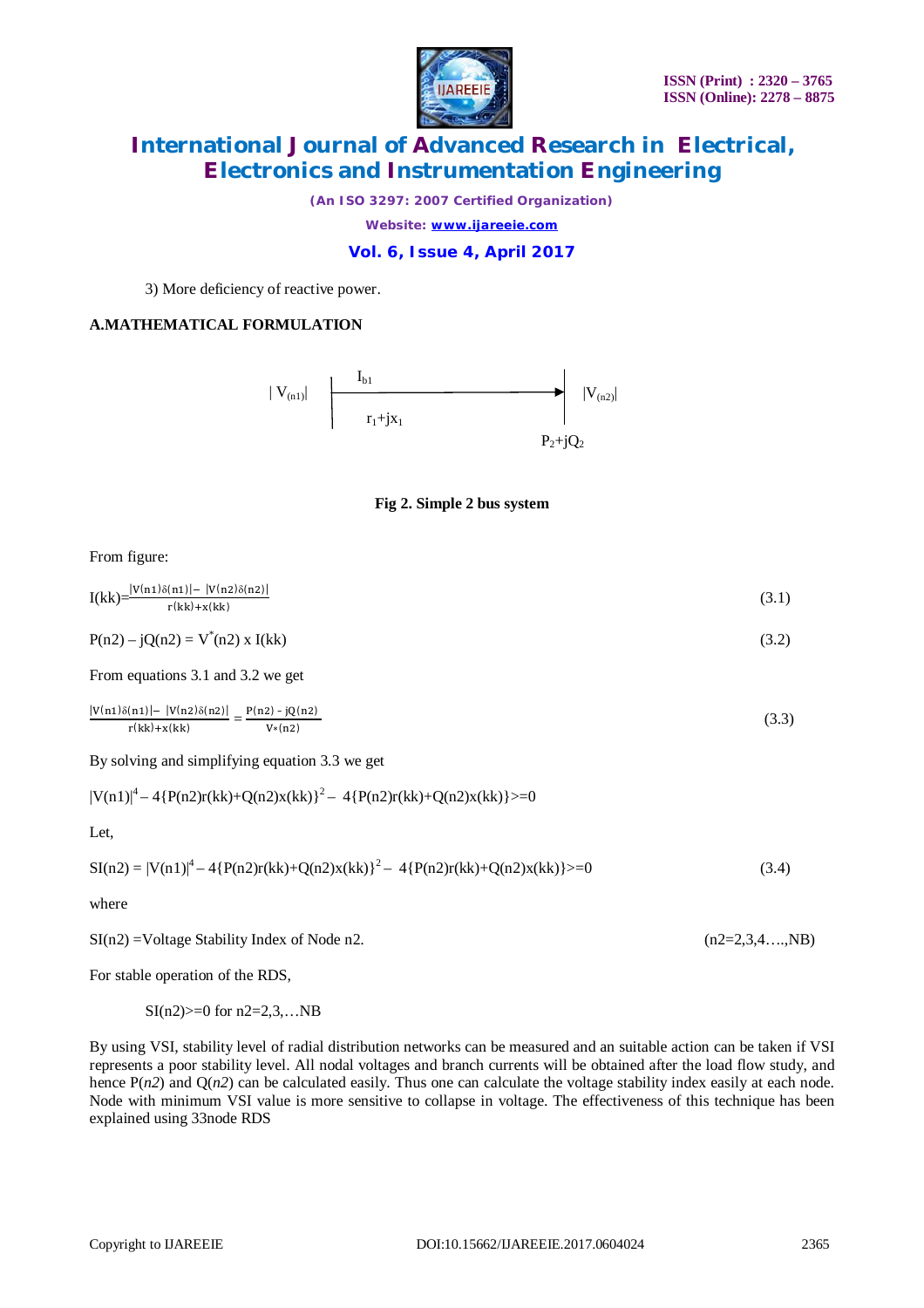

*(An ISO 3297: 2007 Certified Organization)*

*Website: [www.ijareeie.com](http://www.ijareeie.com)*

### **Vol. 6, Issue 4, April 2017**

### **IV.PLACING AND SIZING OF DG**

In order find the optimum location for placing DG units a number of methods are developed. In this thesis, a technique based voltage stability index (VSI) has been developed for optimal placing of DG units. A node with minimum value of VSI is considered as the optimum location for placement of DG.

In order to obtain optimal DG size, below steps should be followed:

1) A node with minimum VSI should be found first and then the DG is placed at that node.

2) Assuming Distributed generation power factor as constant, size should be varied in constant steps from a minimum value to a maximum value (feeder loading capacity) till minimum losses are obtained

3) The size of DG which produces minimum loss is considered as optimal size.

The system considered here is an IEEE-33 bus system. It has a voltage of 12.66 kV and total real power demand of 3.715 MW and reactive power demand 2.3 MVAr. In the first case load flow without DG is analysed and bus voltages magnitudes and total power loss of the network in RDS are computed. VSI at various buses is also calculated. From the analysis, we found that the bus 18 is having lowest VSI value of 0.66721. Hence, bus 18 is optimal location for placing DG. For finding the optimal size of DG, the DG size is varied from 0.5 MVA to 4.0 MVA in step of 0.5 MVA.

From the test result we observe that power losses are non-linearly varying with capacity of generator. First the power losses are decreased up to some minimum values and then start increasing with DG capacity increment. Hence from the test results, it is observed that in the base case without DG, total respective real and reactive power losses are 210.99 kW and 143.03 kVAr.

Comparison of the voltage variation for different cases viz. base Case1 (without DG)and Case 1(with DG) proves that improvement in voltage for case 2 is more compared to case1.

## **V. SIMULATION RESULT AND DISCUSSION**

### *A.PERFORMANCE OF IEEE 33 BUS SYSTEM WITHOUT INSTALLATION OF DG*

Total Real Power Loading: 3715 kW Total Reactive Power Loading: 2300 kVAr

LOSSES IN THE NETWORK

Total Real Power Loss: 210.99 kW Total Reactive Power Loss: 143.03kVAr Minimum Bus Voltage: 0.9038 p.u. Corresponding Bus No.: 18

Table 2 represents voltage stability index calculated at each bus. The VSI shows a decreasing pattern till bus 18 and then again start increasing after that. Hence, the most appropriate position for the most stable operation of the system is assumed to be bus 18, and further voltage profile is compared for both the cases.

Minimum Voltage Stability Index**:** 0.66721

Corresponding Bus No.**:** 18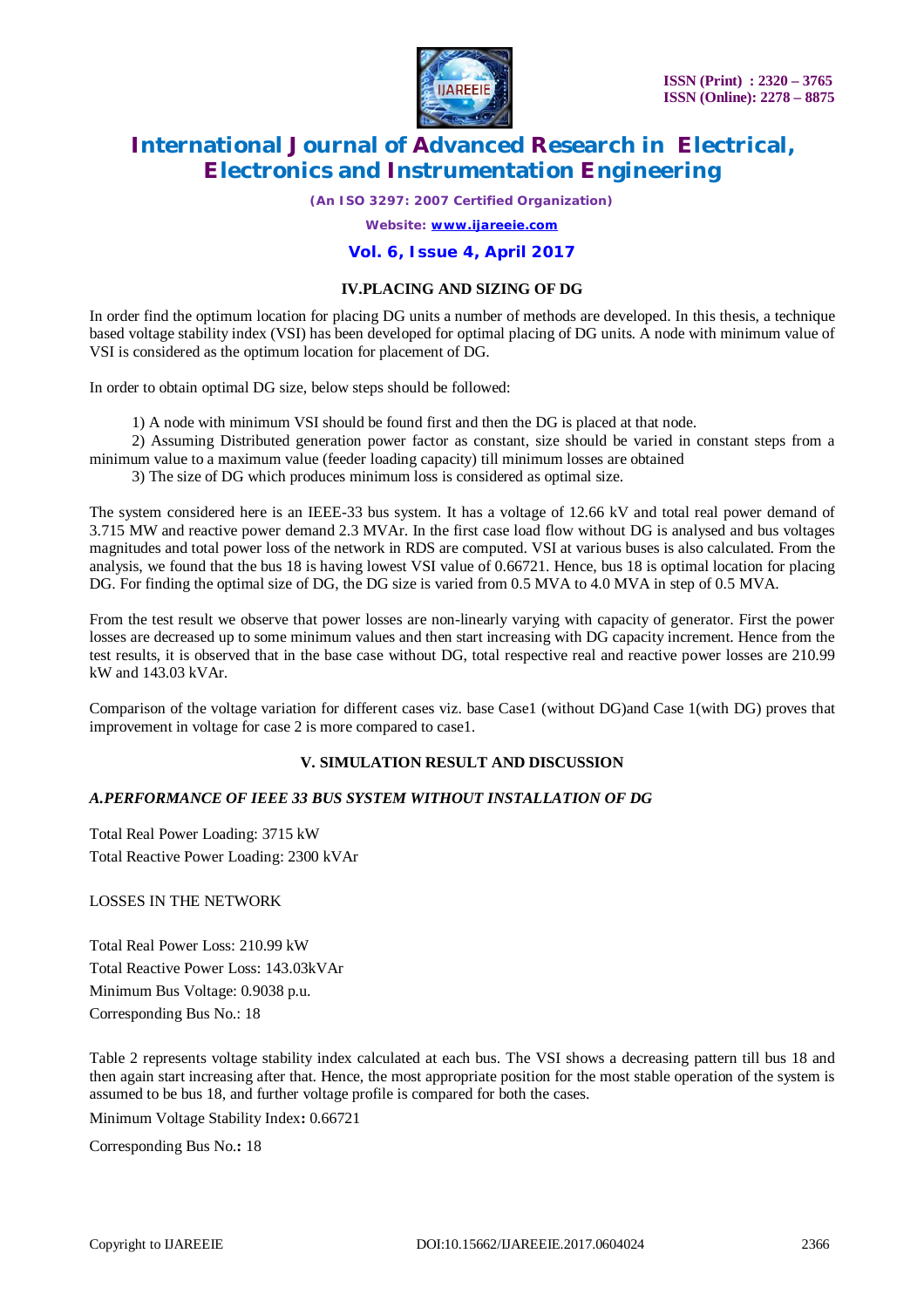

*(An ISO 3297: 2007 Certified Organization) Website: [www.ijareeie.com](http://www.ijareeie.com)* **Vol. 6, Issue 4, April 2017**

# *B. PERFORMANCE OF IEEE 33 BUS SYSTEM WITH INSTALLATION OF DG*

LOSSES IN THE NETWORK



Fig .1 IEEE 33 bus voltage profile without installation of DG

| <b>Bus</b><br>No | V(pu)    | <b>Bus</b><br>N <sub>0</sub> | V(pu)    | <b>Bus</b><br>N <sub>0</sub> | $\mathbf{V}$<br>(pu) |
|------------------|----------|------------------------------|----------|------------------------------|----------------------|
| 1                | 1        | 14                           | 0.909248 | 27                           | 0.944<br>974         |
| $\mathfrak{2}$   | 0.997014 | 15                           | 0.907821 | 28                           | 0.933<br>532         |
| 3                | 0.982882 | 16                           | 0.906439 | 29                           | 0.925<br>312         |
| 4                | 0.975373 | 17                           | 0.904391 | 30                           | 0.921<br>754         |
| 5                | 0.967946 | 18                           | 0.903778 | 31                           | 0.917<br>592         |
| 6                | 0.949468 | 19                           | 0.996486 | 32                           | 0.916<br>676         |
| 7                | 0.945943 | 20                           | 0.992908 | 33                           | 0.916<br>393         |
| 8                | 0.932287 | 21                           | 0.992204 |                              |                      |
| 9                | 0.925955 | 22                           | 0.991566 |                              |                      |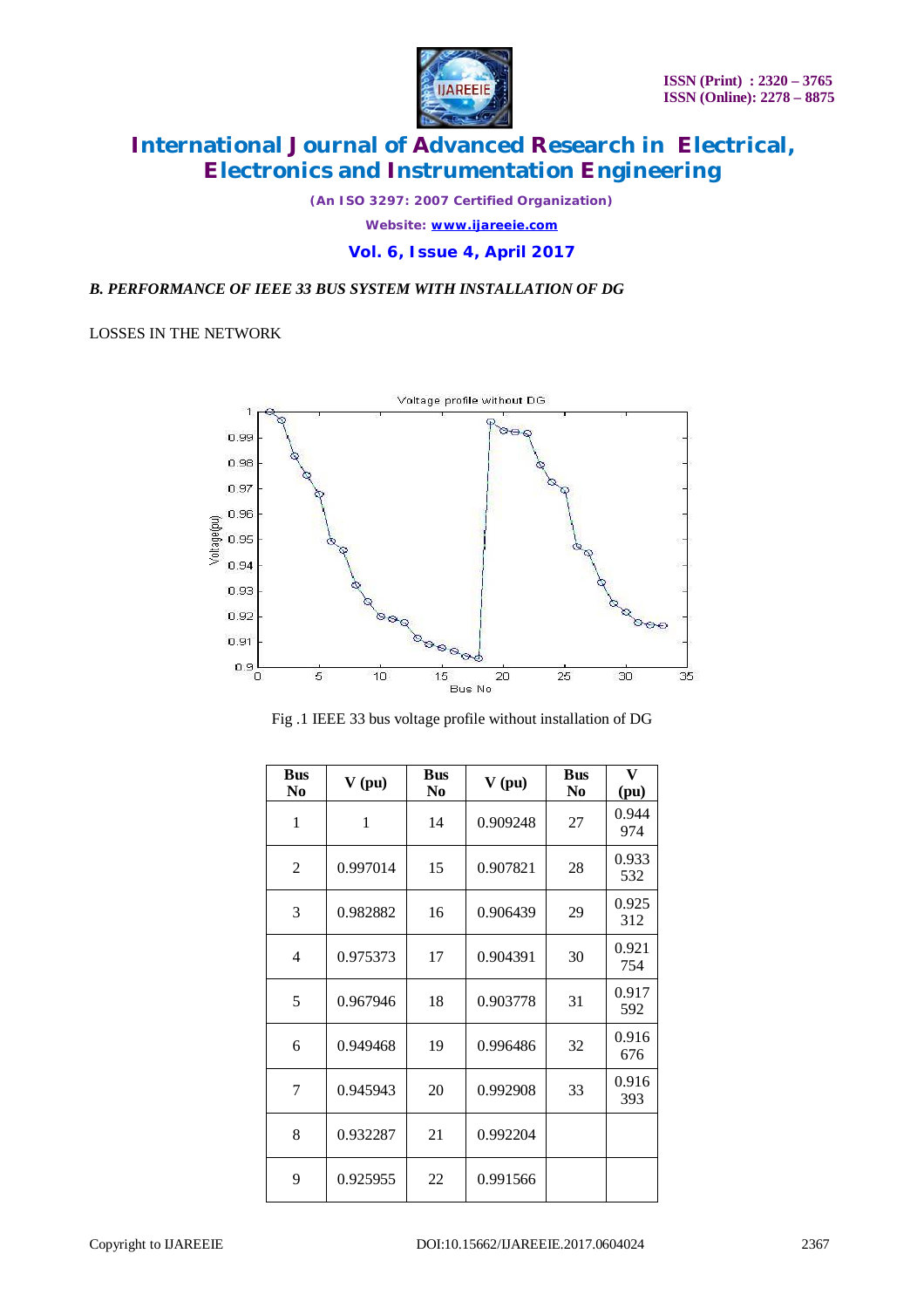

*(An ISO 3297: 2007 Certified Organization)*

*Website: [www.ijareeie.com](http://www.ijareeie.com)*

# **Vol. 6, Issue 4, April 2017**

| 10 | 0.920097 | 23 | 0.979296 |  |
|----|----------|----|----------|--|
| 11 | 0.919229 | 24 | 0.972625 |  |
| 12 | 0.917714 | 25 | 0.969299 |  |
| 13 | 0.911538 | 26 | 0.947538 |  |

Table .1 IEEE 33 bus voltage profile without installation of DG

| <b>Bus</b><br>N <sub>0</sub> | <b>VSI</b> | <b>Bus</b><br>N <sub>0</sub> | VSI                   | <b>Bus</b><br>No | <b>VSI</b>   |
|------------------------------|------------|------------------------------|-----------------------|------------------|--------------|
| 1                            | -          | 14                           | 0.683486              | 27               | 0.8060<br>97 |
| $\overline{2}$               | 0.988111   | 15                           | 0.679206              | 28               | 0.7974<br>06 |
| 3                            | 0.933267   | 16                           | 0.67508               | 29               | 0.7594<br>81 |
| $\overline{4}$               | 0.90507    | 17                           | 0.668999              | 30               | 0.7330<br>83 |
| 5                            | 0.877819   | 18                           | 0.667186<br>(minimum) | 31               | 0.7218<br>72 |
| 6                            | 0.812684   | 19                           | 0.986018              | 32               | 0.7089<br>22 |
| 7                            | 0.800683   | 20                           | 0.971934              | 33               | 0.7060<br>97 |
| 8                            | 0.755439   | 21                           | 0.969178              |                  |              |
| 9                            | 0.735121   | 22                           | 0.96669               |                  |              |
| 10                           | 0.716697   | 23                           | 0.919721              |                  |              |
| 11                           | 0.713994   | 24                           | 0.894914              |                  |              |
| 12                           | 0.709299   | 25                           | 0.882738              |                  |              |
| 13                           | 0.690398   | 26                           | 0.683486              |                  |              |

Table 2. IEEE 33 bus Voltage Stability Index without installation of DG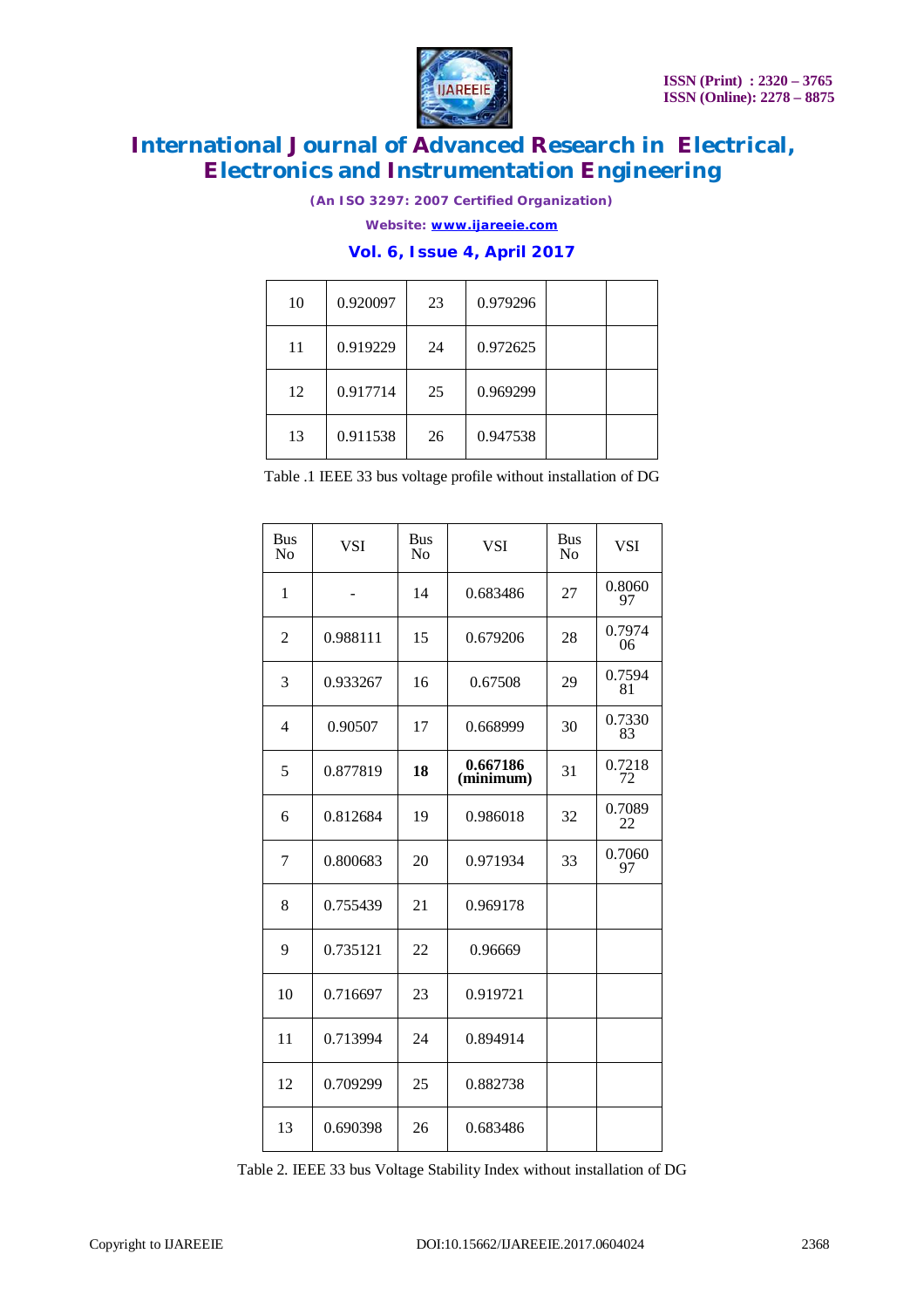

*(An ISO 3297: 2007 Certified Organization)*

*Website: [www.ijareeie.com](http://www.ijareeie.com)*

**Vol. 6, Issue 4, April 2017**

Total Real Power Loss: 147.381 kW Total Reactive Power Loss: 104.1292 kVAr Size of DG is: 1.5 MVA





| <b>Bus No</b>  | V(pu)        | <b>Bus No</b> | V(pu)    | <b>Bus No</b> | V(pu)    |
|----------------|--------------|---------------|----------|---------------|----------|
| $\mathbf{1}$   | $\mathbf{1}$ | 14            | 0.96556  | 27            | 0.95964  |
| $\overline{2}$ | 0.997638     | 15            | 0.966781 | 28            | 0.948382 |
| 3              | 0.986842     | 16            | 0.969155 | 29            | 0.940295 |
| 4              | 0.981801     | 17            | 0.972566 | 30            | 0.936794 |
| 5              | 0.976948     | 18            | 0.978776 | 31            | 0.9327   |
| 6              | 0.964062     | 19            | 0.982853 | 32            | 0.931799 |
| 7              | 0.961796     | 20            | 0.99711  | 33            | 0.93152  |
| 8              | 0.959435     | 21            | 0.993535 |               |          |
| 9              | 0.959861     | 22            | 0.992831 |               |          |